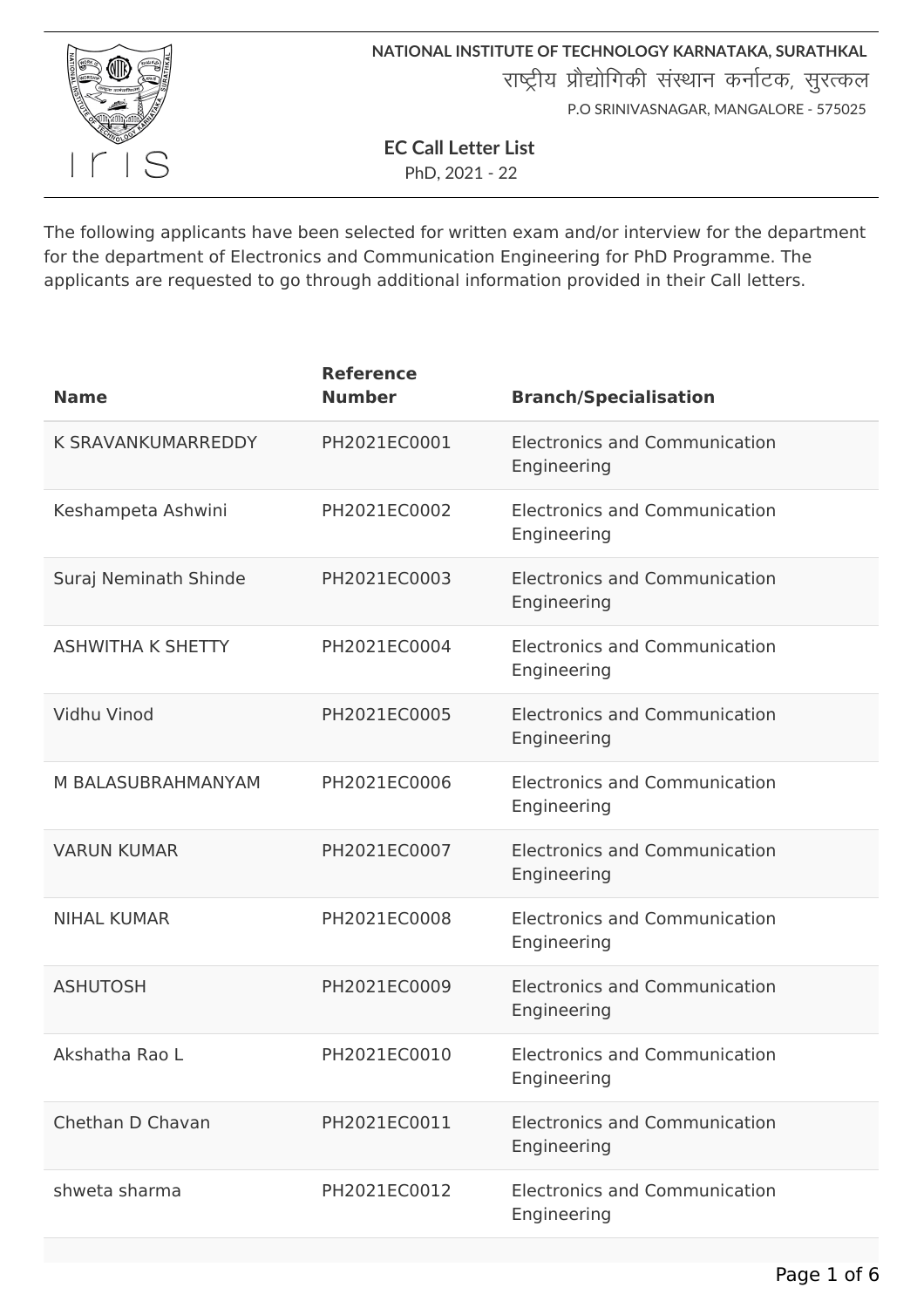| NATIONAR | WORK /S<br>WORSHIP<br><b>ARTICLES</b> | तत्पूजा कर्मवारितस् <sup>त</sup><br><b>VOLOGY</b> | SURATHKA<br>ಕಾಯಕವೆ<br>6.02x<br><b>HARTISTS</b> |
|----------|---------------------------------------|---------------------------------------------------|------------------------------------------------|
|          |                                       |                                                   |                                                |

**NATIONAL INSTITUTE OF TECHNOLOGY KARNATAKA, SURATHKAL**

राष्ट्रीय प्रौद्योगिकी संस्थान कर्नाटक, सुरत्कल

P.O SRINIVASNAGAR, MANGALORE - 575025

# **EC Call Letter List**

PhD, 2021 - 22

| <b>MADDULURI SUNEETHA</b><br><b>Name</b>  | PH2021EC0013<br><b>Number</b> | <b>Electronics and Communication</b><br>Engineering<br><b>Branch/Specialisation</b> |
|-------------------------------------------|-------------------------------|-------------------------------------------------------------------------------------|
| <b>MANISHANKAR PRASAD</b><br><b>GUPTA</b> | PH2021EC0015                  | <b>Electronics and Communication</b><br>Engineering                                 |
| Mudigondla Madhavi                        | PH2021EC0016                  | <b>Electronics and Communication</b><br>Engineering                                 |
| Salman Ashraf                             | PH2021EC0018                  | <b>Electronics and Communication</b><br>Engineering                                 |
| Abhishek Kumar                            | PH2021EC0019                  | <b>Electronics and Communication</b><br>Engineering                                 |
| Neha Payal                                | PH2021EC0020                  | <b>Electronics and Communication</b><br>Engineering                                 |
| Shailendra Yadav                          | PH2021EC0021                  | <b>Electronics and Communication</b><br>Engineering                                 |
| Aman Raj                                  | PH2021EC0022                  | <b>Electronics and Communication</b><br>Engineering                                 |
| Bandari Shubhaker                         | PH2021EC0023                  | <b>Electronics and Communication</b><br>Engineering                                 |
| <b>MEERAK</b>                             | PH2021EC0024                  | <b>Electronics and Communication</b><br>Engineering                                 |
| Awanish Kumar Singh                       | PH2021EC0025                  | <b>Electronics and Communication</b><br>Engineering                                 |
| <b>RAVICHANDER B</b>                      | PH2021EC0027                  | <b>Electronics and Communication</b><br>Engineering                                 |
| <b>MALOTH VIJAYA</b>                      | PH2021EC0028                  | <b>Electronics and Communication</b><br>Engineering                                 |
| <b>JAY KUMAR YADAV</b>                    | PH2021EC0030                  | <b>Electronics and Communication</b><br>Engineering                                 |
| <b>Prashant Dwivedi</b>                   | PH2021EC0031                  | <b>Electronics and Communication</b><br>Engineering                                 |
| <b>BIBY JOSEPH</b>                        | PH2021EC0032                  | <b>Electronics and Communication</b><br>Engineering                                 |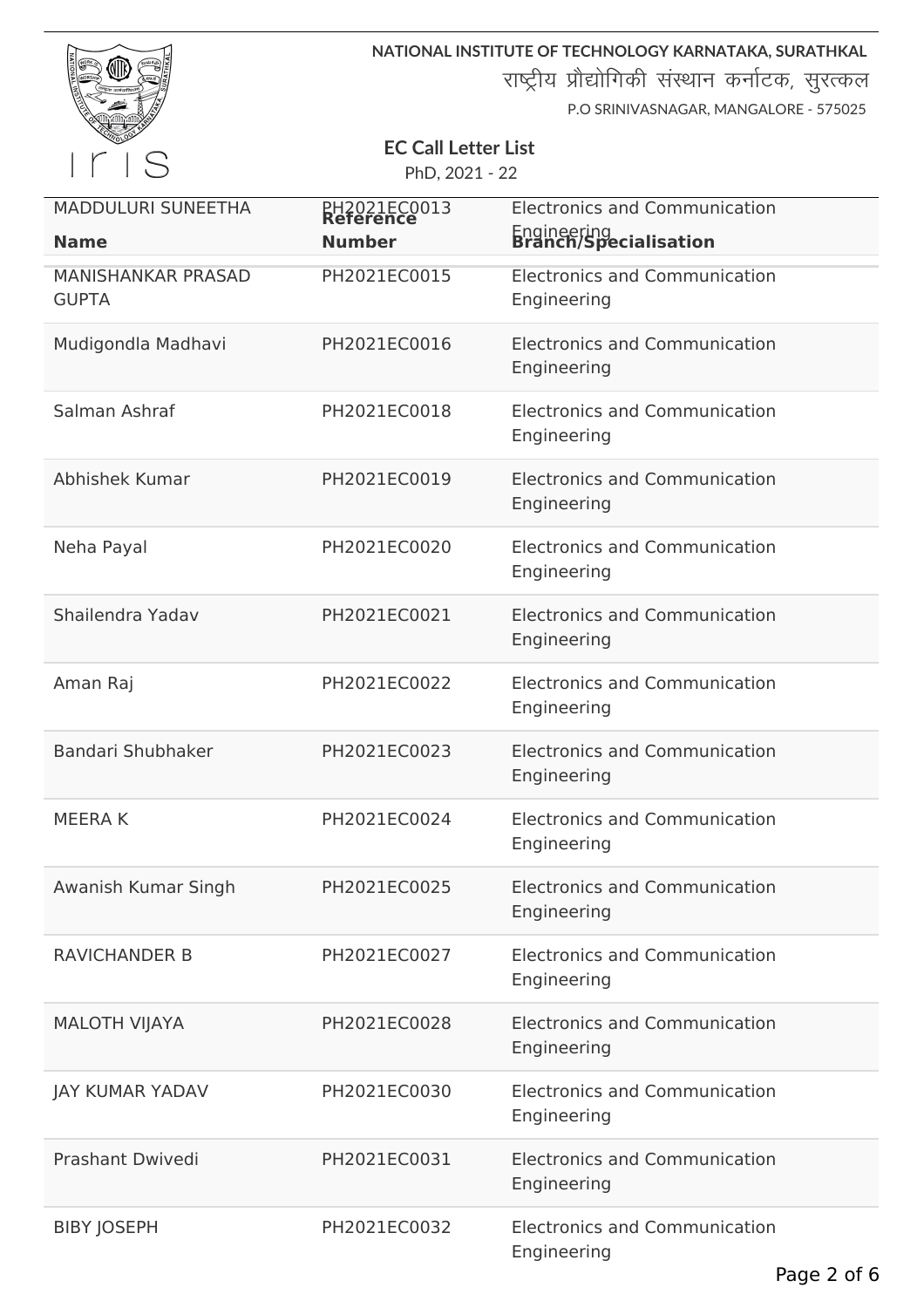

**NATIONAL INSTITUTE OF TECHNOLOGY KARNATAKA, SURATHKAL** राष्ट्रीय प्रौद्योगिकी संस्थान कर्नाटक, सुरत्कल

P.O SRINIVASNAGAR, MANGALORE - 575025

## **EC Call Letter List**

PhD, 2021 - 22

| Rashmi H                 | Reference<br>LEC0034 | Electronics and Communication<br><b>Branch/Specialisation</b><br>Engineering |
|--------------------------|----------------------|------------------------------------------------------------------------------|
| Sneha M Joseph           | PH2021EC0035         | <b>Electronics and Communication</b><br>Engineering                          |
| ajay waghumbare          | PH2021EC0036         | <b>Electronics and Communication</b><br>Engineering                          |
| <b>DEEPIKA K</b>         | PH2021EC0037         | <b>Electronics and Communication</b><br>Engineering                          |
| POTHURAJU RESHMA         | PH2021EC0038         | <b>Electronics and Communication</b><br>Engineering                          |
| <b>MANDEEP SINGH</b>     | PH2021EC0041         | <b>Electronics and Communication</b><br>Engineering                          |
| <b>Snehal Mondal</b>     | PH2021EC0042         | <b>Electronics and Communication</b><br>Engineering                          |
| P MANIKANTA SIMGAMSETTI  | PH2021EC0043         | <b>Electronics and Communication</b><br>Engineering                          |
| Raichel Philip yohannan  | PH2021EC0044         | <b>Electronics and Communication</b><br>Engineering                          |
| <b>Suryamoy Mondal</b>   | PH2021EC0046         | <b>Electronics and Communication</b><br>Engineering                          |
| <b>KALYAN PAUL</b>       | PH2021EC0048         | <b>Electronics and Communication</b><br>Engineering                          |
| RAJESH MAHATMA           | PH2021EC0050         | <b>Electronics and Communication</b><br>Engineering                          |
| Santosh Kumar Bharti     | PH2021EC0051         | <b>Electronics and Communication</b><br>Engineering                          |
| Chitra R                 | PH2021EC0052         | <b>Electronics and Communication</b><br>Engineering                          |
| <b>NAGA GANESH AKURI</b> | PH2021EC0053         | <b>Electronics and Communication</b><br>Engineering                          |
| SABYASACHI ADHIKARY      | PH2021EC0054         | <b>Electronics and Communication</b>                                         |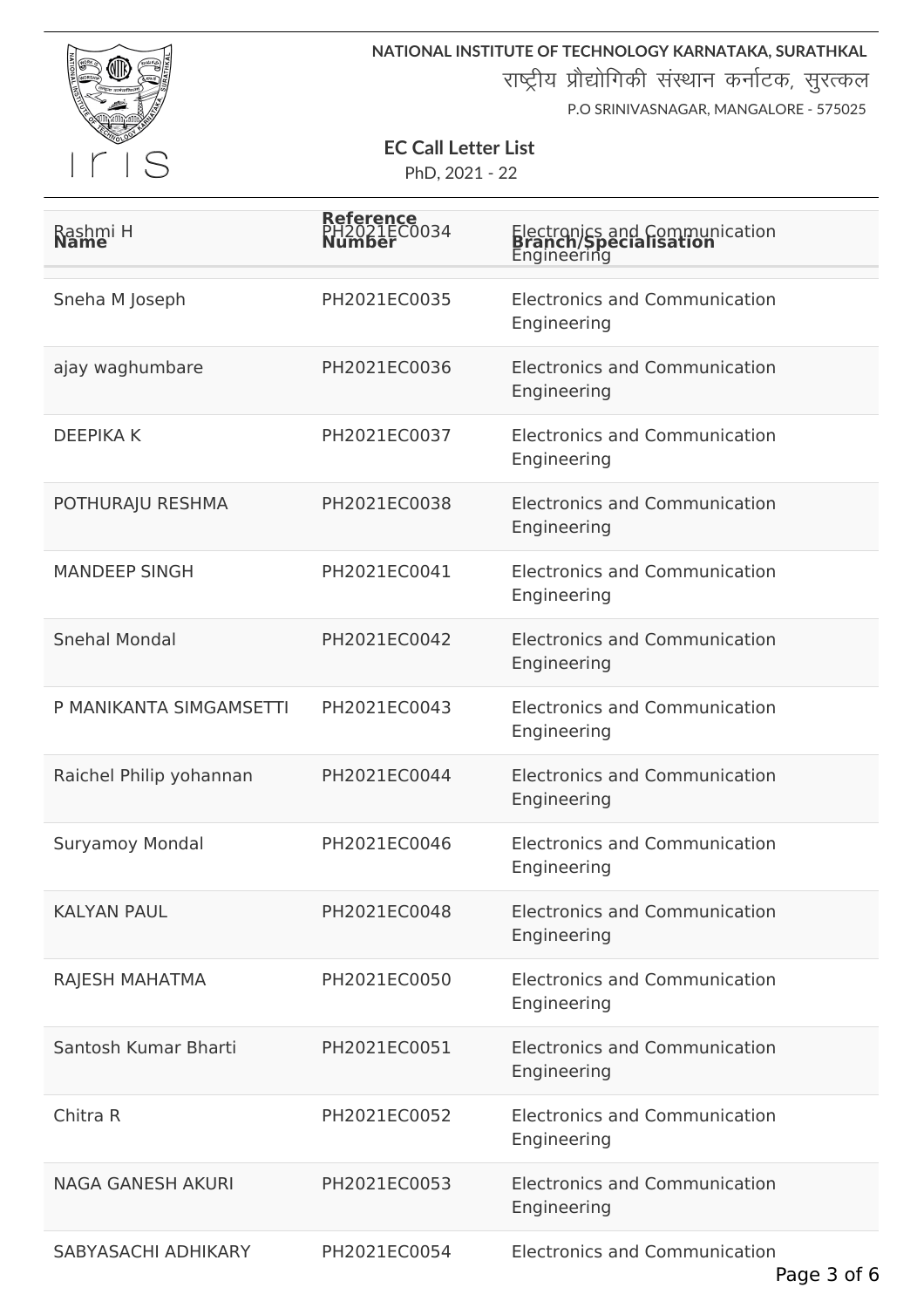

**NATIONAL INSTITUTE OF TECHNOLOGY KARNATAKA, SURATHKAL**

राष्ट्रीय प्रौद्योगिकी संस्थान कर्नाटक, सुरत्कल

P.O SRINIVASNAGAR, MANGALORE - 575025

# **EC Call Letter List**

PhD, 2021 - 22

|                          | <b>Reference</b> | Engineering                          |
|--------------------------|------------------|--------------------------------------|
| <b>Name</b>              | <b>Number</b>    | <b>Branch/Specialisation</b>         |
| SHAHAZIYA PARVEZ M       | PH2021EC0055     | <b>Electronics and Communication</b> |
|                          |                  | Engineering                          |
| <b>BINESH K</b>          | PH2021EC0059     | <b>Electronics and Communication</b> |
|                          |                  | Engineering                          |
|                          |                  |                                      |
| Keith Raymond Fernandes  | PH2021EC0061     | <b>Electronics and Communication</b> |
|                          |                  | Engineering                          |
| Ramakrishnan S           | PH2021EC0062     | <b>Electronics and Communication</b> |
|                          |                  | Engineering                          |
| <b>ANUSMITA KAKATI</b>   | PH2021EC0063     | <b>Electronics and Communication</b> |
|                          |                  | Engineering                          |
|                          |                  |                                      |
| <b>AYUSH TRIPATHY</b>    | PH2021EC0065     | <b>Electronics and Communication</b> |
|                          |                  | Engineering                          |
| KAJAL SHIV RAJ MEENA     | PH2021EC0068     | <b>Electronics and Communication</b> |
|                          |                  | Engineering                          |
| <b>PRACHI TRIPATHI</b>   | PH2021EC0069     | <b>Electronics and Communication</b> |
|                          |                  | Engineering                          |
|                          |                  |                                      |
| <b>ANKITA THAPLIYAL</b>  | PH2021EC0070     | <b>Electronics and Communication</b> |
|                          |                  | Engineering                          |
| <b>SHASHI KANT YADAV</b> | PH2021EC0071     | <b>Electronics and Communication</b> |
|                          |                  | Engineering                          |
| Mukesh Kumar Ram         | PH2021EC0072     | <b>Electronics and Communication</b> |
|                          |                  | Engineering                          |
|                          |                  |                                      |
| <b>RESHMA H</b>          | PH2021EC0074     | <b>Electronics and Communication</b> |
|                          |                  | Engineering                          |
| Dharmendra Kumar         | PH2021EC0075     | <b>Electronics and Communication</b> |
|                          |                  | Engineering                          |
| <b>CHUMKI DAS</b>        | PH2021EC0076     | <b>Electronics and Communication</b> |
|                          |                  | Engineering                          |
|                          |                  |                                      |
| <b>DEEPIKA</b>           | PH2021EC0077     | <b>Electronics and Communication</b> |
|                          |                  | Engineering                          |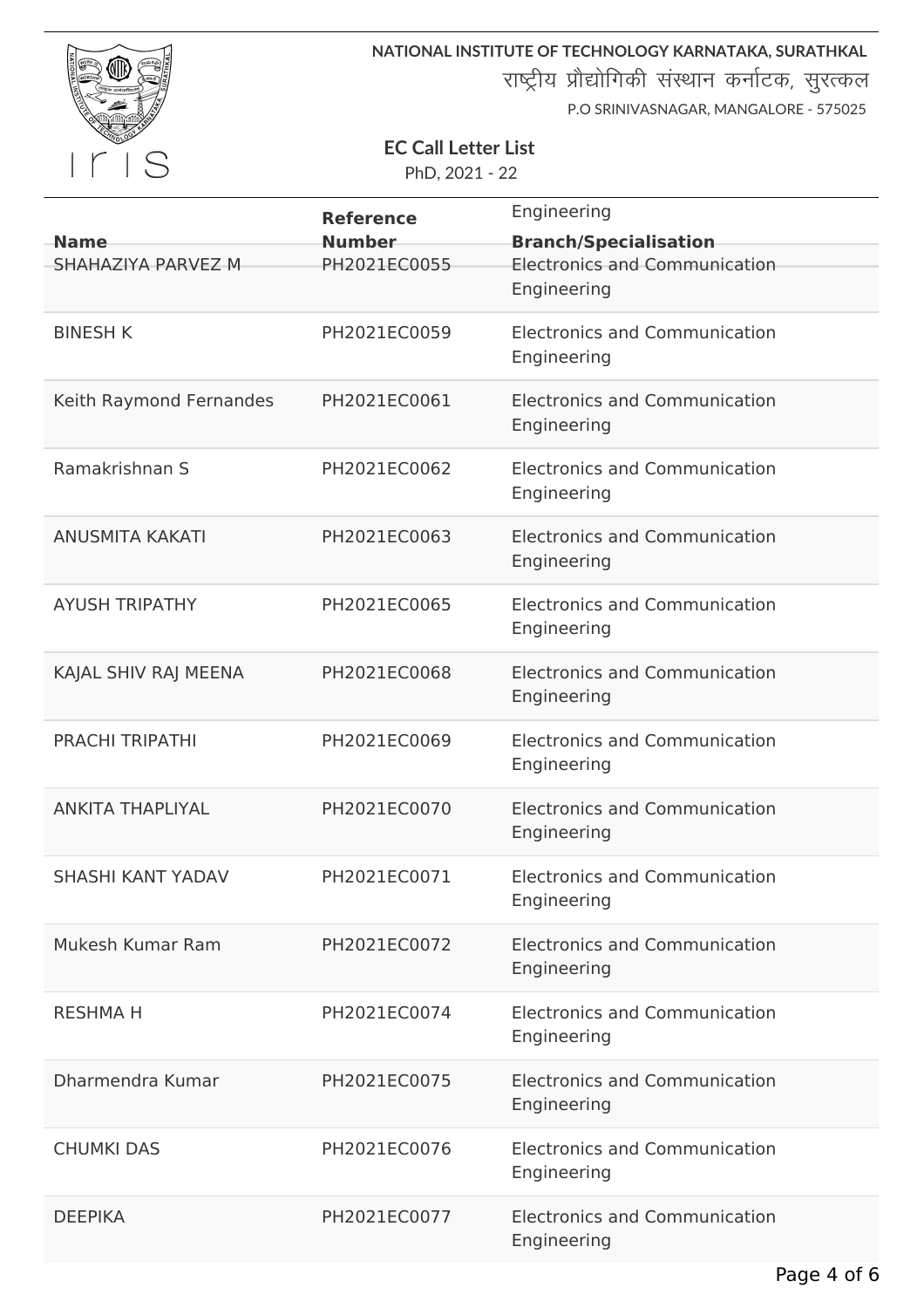

**NATIONAL INSTITUTE OF TECHNOLOGY KARNATAKA, SURATHKAL**

राष्ट्रीय प्रौद्योगिकी संस्थान कर्नाटक, सुरत्कल

P.O SRINIVASNAGAR, MANGALORE - 575025

#### **EC Call Letter List**

PhD, 2021 - 22

| Himadri Singh<br><b>Name</b>   | Reference 078<br><b>Number</b> | <b>Electronics and Communication</b><br><b>Brance Specialisation</b> |
|--------------------------------|--------------------------------|----------------------------------------------------------------------|
| <b>INAGANTI NAURIN BAHADUR</b> | PH2021EC0079                   | <b>Electronics and Communication</b><br>Engineering                  |
| Amriti                         | PH2021EC0080                   | <b>Electronics and Communication</b><br>Engineering                  |
| <b>ATHAR ALI</b>               | PH2021EC0081                   | <b>Electronics and Communication</b><br>Engineering                  |
| <b>PAVANALAXMI</b>             | PH2021EC0082                   | <b>Electronics and Communication</b><br>Engineering                  |
| PITCHAIAH MADDURI              | PH2021EC0083                   | <b>Electronics and Communication</b><br>Engineering                  |
| Nagavel B                      | PH2021EC0084                   | <b>Electronics and Communication</b><br>Engineering                  |
| Raju M Hebbale                 | PH2021EC0085                   | <b>Electronics and Communication</b><br>Engineering                  |
| khushbu                        | PH2021EC0086                   | <b>Electronics and Communication</b><br>Engineering                  |
| <b>SUJIT KUMAR</b>             | PH2021EC0087                   | <b>Electronics and Communication</b><br>Engineering                  |
| Pratik Ranjan Roy Chowdhuri    | PH2021EC0089                   | <b>Electronics and Communication</b><br>Engineering                  |
| R Madhusudhan Goud             | PH2021EC0091                   | <b>Electronics and Communication</b><br>Engineering                  |

### **Head Of Department Electronics and Communication Engineering**